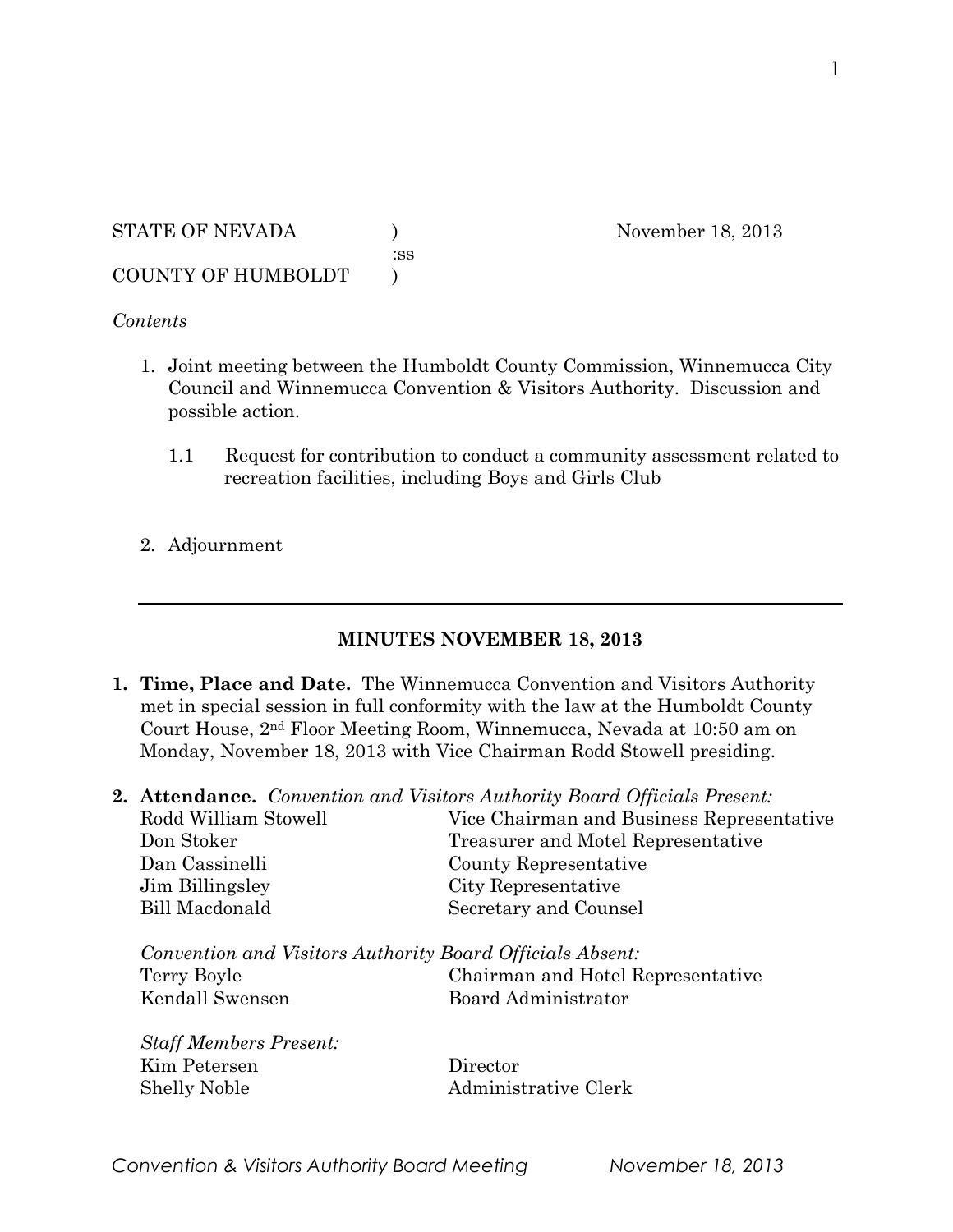**3. Joint meeting between the Humboldt County Commission, Winnemucca City Council and Winnemucca Convention & Visitors Authority.** 

#### **3.1 Request for contribution to conduct a community assessment related to recreation facilities, including Boys and Girls Club, for discussion and possible action**

Rusty Bahr and Chad Peters came before these boards representing a group formed in our community called the Winnemucca Community Improvement Group. Mr. Bahr is the CEO of the Boys and Girls Club of Elko and has been working with other northern Nevada communities (Wendover, Wells, Owyhee) to get facilities built for youth activities. Our local Winnemucca Community Improvement Group is working to provide needed outreach to our local youth. This could include recreation, educational and/or health services. At this point they need to identify and prioritize the key critical needs among our youth. To do this a community assessment must be completed. Once this information is collected, the group will know how to direct their energy. This could include a Boys and Girls Club. A planning budget of \$45,000 was presented to these boards and a request for \$15,000 from each board to cover this budget is being requested. This assessment should be completed sometime in January 2014. *Don Stoker made a motion approving the WCVA's portion of the Winnemucca Community Assessment, \$15,000. Motion carried, 4-0.* Since the Winnemucca Community Improvement Group is not a formally

recognized non-profit organization, funds will be run through the Winnemucca Century Club until they get their non-profit status.

#### **4. Regular Business. Next Meeting. The Board confirmed the next regular meeting date of Wednesday, November 20, 2013, 4:00 pm.**

### **5. Adjourn.**

The meeting was adjourned at 11:10 am to the next regular meeting, or to the earlier call of the Chairman or to the call of any three (3) members of the Board on three (3) working days notice.

Respectfully submitted,

Shelly Noble